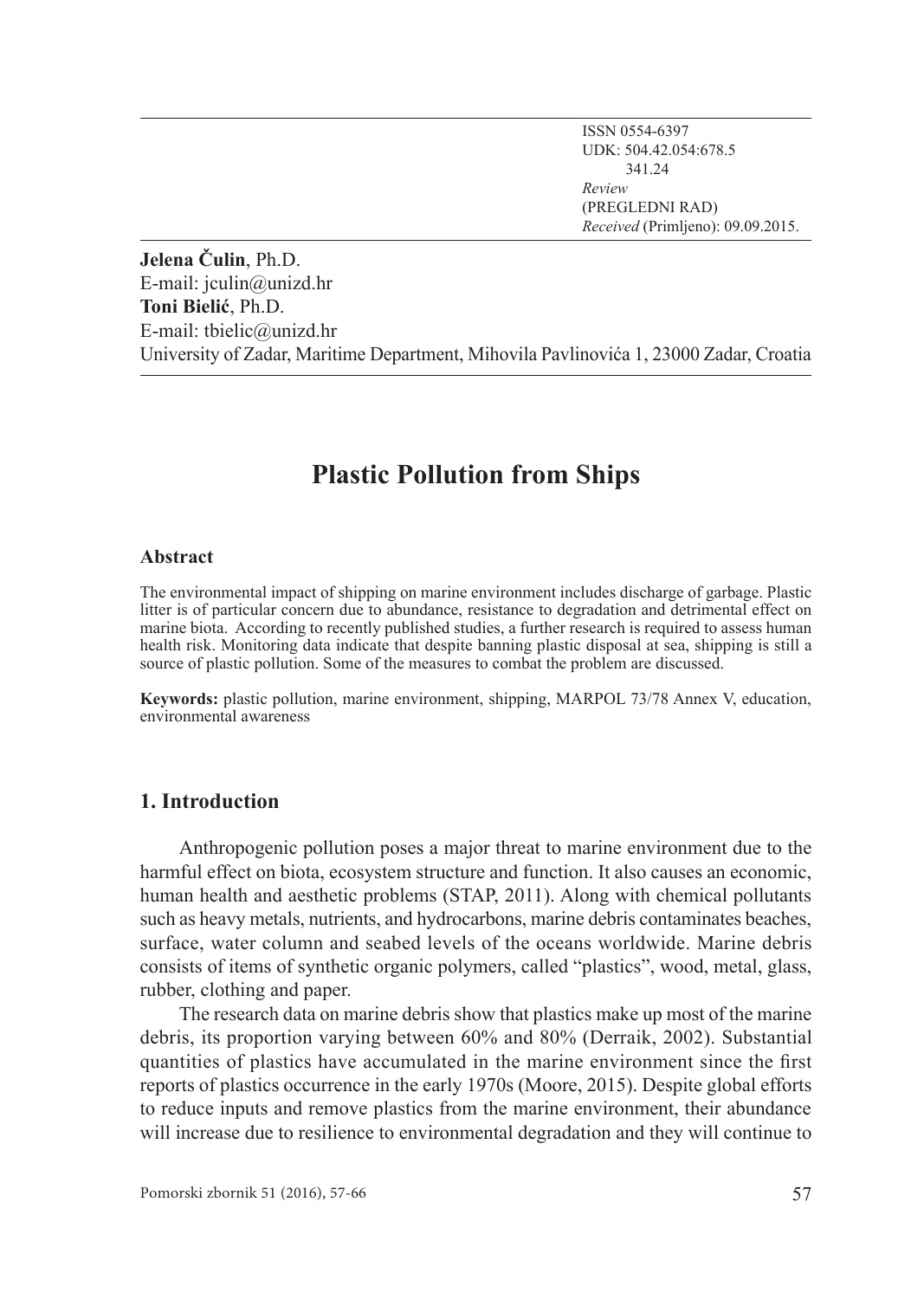exert a detrimental impact on marine biota, pose a navigational hazard for shipping, and cause negative economic and financial impacts to fishing, transportation and tourism, as well as governments and local communities (STAP, 2011).

The shipping industry contributes to global efforts to tackle the plastic pollution problem. Historically, ships were a major source of plastic pollution of the sea due to the maritime tradition of dumping garbage at sea (Hagen, 1990). For example, merchant ships were estimated to deposit 639,000 plastic containers daily worldwide in 1982 (Horsman, 1982). In response to global concerns about marine pollution, the International Marine Organization (IMO) in 1973 adopted the International Convention for the Prevention of Pollution from Ships, known as MARPOL 73/78, which has been amended by the Protocols of 1978 and 1997 (IMO, 2015a). MARPOL, primary international regime aimed at preventing and minimizing accidental pollution and pollution from routine operations on board ships entered into force in 1983. Annex V of the MARPOL Convention addresses garbage and its management and disposal. Despite the fact that the Annex V is optional<sup>1</sup>, it did receive a sufficient number of ratifications and has entered into force on 31 December 1988. Since then, a number of areas for its amendment have been recognised (IMO, 2011). The revised Annex V came into force on 1st January 2013.

The article is organised as follows. The second section covers sources, fate and environmental effect of plastics. The third section addresses measures for reducing the input of plastic debris. The conclusions are presented in the final section.

### **2. Marine pollution and environmental toll of plastics**

With continuous growth since 1950, global annual production of plastics rose to 299 million tons in 2013 (PlasticsEurope, 2015). The substitution of metal, glass, wood and textile by plastics and designing new materials with tailored properties has led to an exponential production and consumption of plastics throughout a wide range of products. Application sectors for the plastic industry include packaging, building and construction, automotive, electrical and electronic, agriculture, household appliances, sport, health. Many plastic products are discarded after short period of usage (Hopewell et al., 2009). In spite of the global efforts to improve plastic waste management, a significant proportion of plastic products ends up in the oceans. Jambeck et al. calculated that out of 275 million metric tons of plastic waste generated in 192 coastal countries in 2010, 4.8 to 12.7 million metric tons entered the ocean contributing to accumulated debris (Jambeck et al., 2015).

 $\frac{1}{1}$  Whilst Annexes I and II, dealing with oil and bulk noxious liquid substances respectively, are mandatory, Annexes III, IV, V and VI, dealing respectively with harmful substances in packaged forms, sewage, garbage, and air pollution are optional and as such may come into force at different time.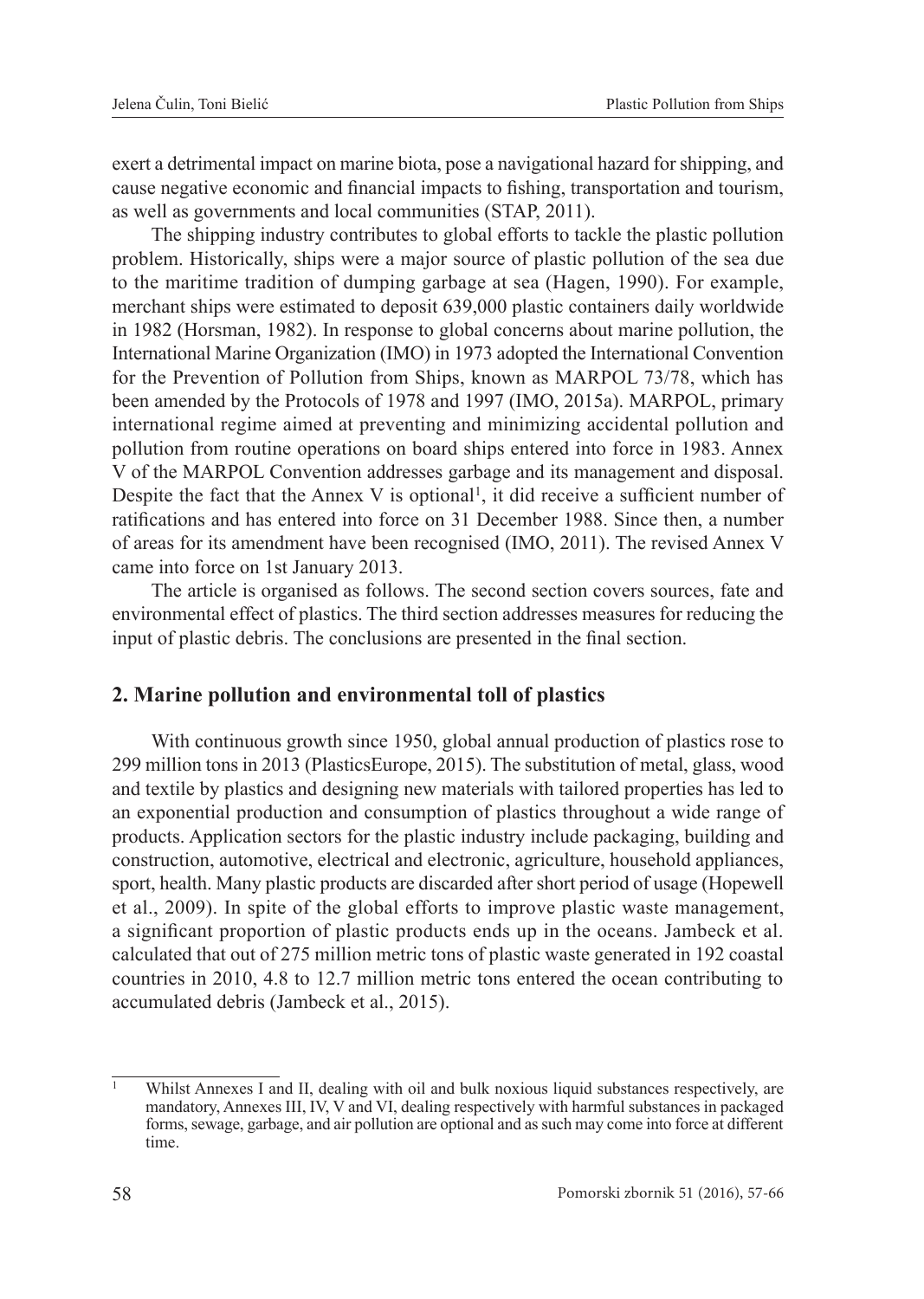Sources of plastic pollution are land-based (around 80%) and marine-based (around 20%) (STAP, 2011). Shipbuilding and ship recycling activities contribute to the inputs of plastic litter along with river discharge, industrial discharge, sewage, urban discharge and dumpsites, and littering by beachgoers. The quantity of land-sourced plastics is predicted to increase by an order of magnitude by 2025 (Jambeck et al., 2015). Marinebased sources include cargo, recreational and military navigation, fishing activities, aquaculture facilities, oil and gas platforms, legal and illegal dumping. Large quantities of plastics may enter the sea during storms, tidal flooding and shipping accidents.

Regardless of origin, once in the marine environment, plastics will persist and accumulate (STAP, 2011). Lightness, strength, durability and buoyancy, properties that make plastics desirable for diverse applications, enable dispersing and vertical distribution within the upper water column. Plastics are transported by currents for variable distances till they are settled on the seafloor, from where they can eventually be resuspended by wave action and tidal currents and re-transported. The spatial and temporal dynamics of plastics depend on numerous factors including broad seasonal and local hydrological factors, coastline geography, system-entry sources (including shipping routes) (Possatto et al., 2015).

According to the estimates from 2014 based on research data for period 2007- 2013 at least 5.25 trillion plastic particles of all sizes were floating at sea (Eriksen et al., 2014). Studies have shown that floating plastic debris gathers in the shipping lanes, around fishing areas and in oceanic convergence zones. An important disparity between global input and surface load of plastics has been observed, and possible sinks are yet to be determined (Cozar et al., 2014). It has been proposed that substantial quantities of plastics are locked up in ice based on research finding up to 234 plastic particles per cubic metre of Arctic sea ice (Obbard et al., 2014). Reported plastic concentrations in deep-sea sediments in the Atlantic Ocean, the Mediterranean Sea and Indian Ocean, which were up to 800000 particles per cubic metre, indicate that seabed could be another huge reservoir (Woodall et al., 2104).

While the many important questions on occurrence and fate of plastics in the marine environment are still to be answered, their deleterious ecological consequences are well established. As a result of numerous studies performed during past five decades, a number of detrimental effects of plastics on the marine environment have been recognised. Marine organisms are injured or killed by ingestion and/or entanglement. A literature review published in 2015 showed that 30,896 individuals from 243 species have been reported to suffer from entanglement and 13,110 individuals from 208 species have been affected by ingestion of marine debris, most commonly by plastics (92%) (Gall and Thompson, 2015). The list of species that have been reported includes seabirds, marine mammals, fish and crustaceans. Death by drowning, suffocation, strangulation, starvation through reduced feeding efficiency, reproductive failure and injuries are caused by fishing gear (rope, netting, lines, pots), intact items and packaging, fragments > 5 mm, and microplastics, plastic particles < 5 mm (in some research areas research groups define microplastics as particles less than 1 mm in size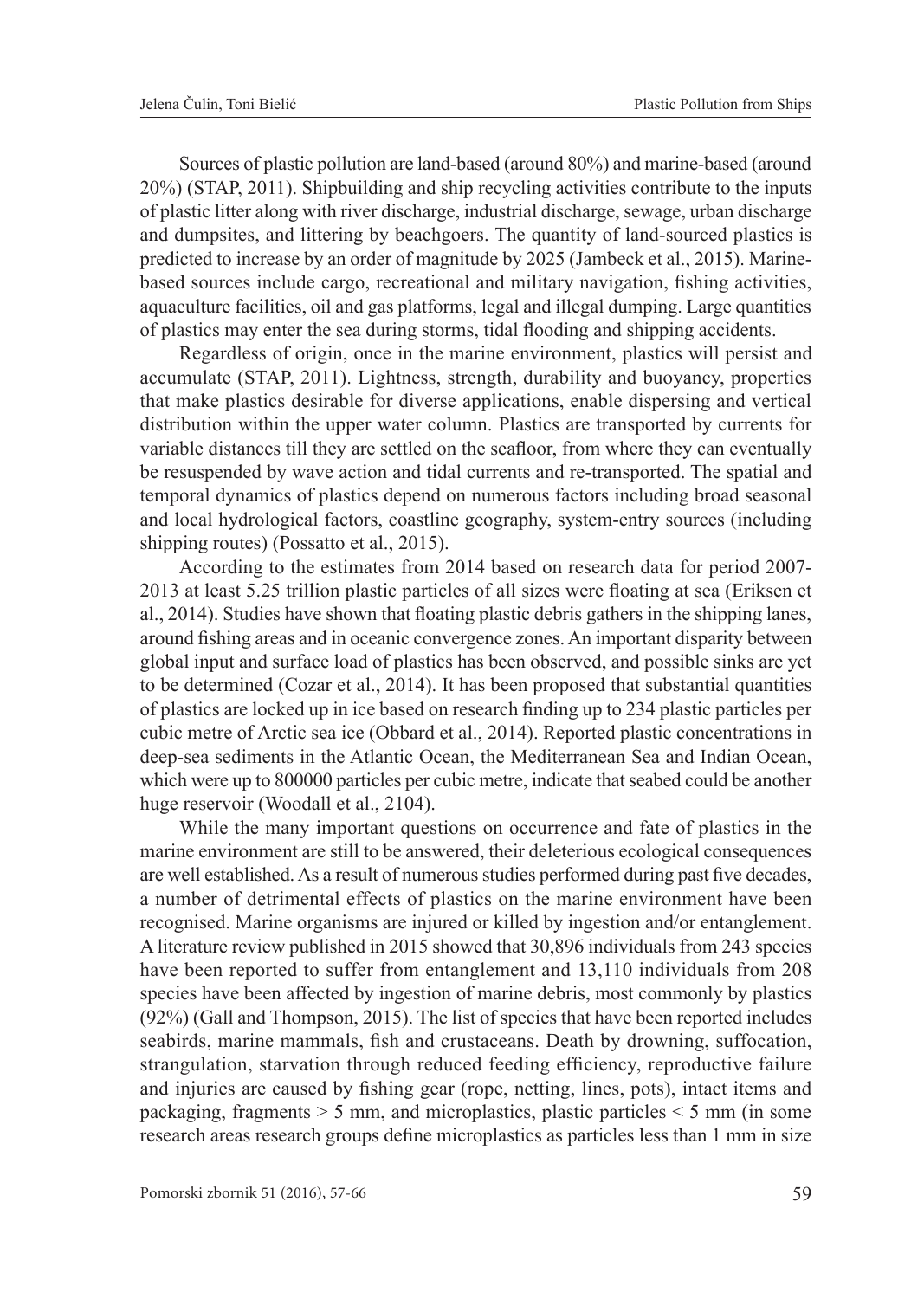(Gall and Thompson, 2015; Lusher et al., 2014). Discarded and lost fishing gear can continue to function as fishing apparatus for target fish and other species (referred to as ghost fishing) for lengthy periods of time. Drift plastics provide new surfaces for colonisation by microorganisms and macrobiota and influence the relative abundance of organisms within local assemblages. Furthermore, it has been reported that alien invasive species hitch-hike on floating items (Gall and Thompson, 2015). Possible harmful impacts of plastics also include chemical and physical pollution by passive litter on the seafloor, anoxia and hypoxia due to the blanketing effect, and creation of artificial hardgrounds (Gregory, 2009). Derelict fishing gear causes damage to coral reefs when nets or lines get snagged by the reef and break it off. Additional problems related to plastics are toxic, non-polymeric plastic additives (e.g. phtalates, bisphenol A, polybrominated diphenyl ethers) and toxicants such polychlorinated biphenyls (PCBs), organochlorines, polycyclic aromatic hydrocarbons (PAHs) and DDTs sorbed from the surrounding seawater (Mizukawa et al., 2013; Tanaka et al., 2013).

Recently, a significant concern regarding the risks to the marine ecosystem is caused by the ubiquitous presence of microplastics (Ivar do Sul and Costa, 2014). They are found in rivers, estuaries, coastal waters, surface waters, throughout the water column, sediments, and marine organisms (Rocha-Santos and Duarte, 2015). Microplastics can be classified into two groups: primary are those produced for usage for specific purposes, such as abrasive scrubbers or cosmetics and secondary are fragments and fibers produced through degradation of larger plastic items by mechanical, chemical and biological processes (Rocha-Santos and Duarte, 2015; Van Cauwenbeghe and Janssen, 2014). Distinctive properties of microplastics such as size, shape, density, colour, and abundance determine their distribution in the environment and bioavailability to organisms. A further research is required to understand the fate of microplastics and related organic pollutants in the marine environment. There is a need for development of analytical methods for quantitative and qualitative analysis of chemical compounds derived from microplastics. Furthermore, there is a gap of knowledge that is needed to be addressed regarding their ecological harm. Studies have shown that ingesting microplastics directly or indirectly causes physical harm and transport organic pollutants to marine biota (Teuten et al., 2009).

Small dimensions of microplastics enable ingestion by an array of marine organisms, at various trophic levels. Therefore, ingested microplastics are entering the food chain, thus raising a question about human food safety (Van Cauwenbeghe and Janssen, 2014). A study performed on commercially grown mussels and oysters showed that European shellfish consumers could ingest up to 11000 microplastic particles per year. A comparison between farmed and wild mussels determined that significantly more microplastics were present in farmed mussels (Mathalon and Hill, 2014). It is known that monomers and additives leaching from microplastics *can cause* a number of adverse *human health effects,* including reproductive abnormalities *(Rochman* et al., 2013)*. Despite the growing body of research, there is still a lack of data on the toxicity of* microplastics in humans.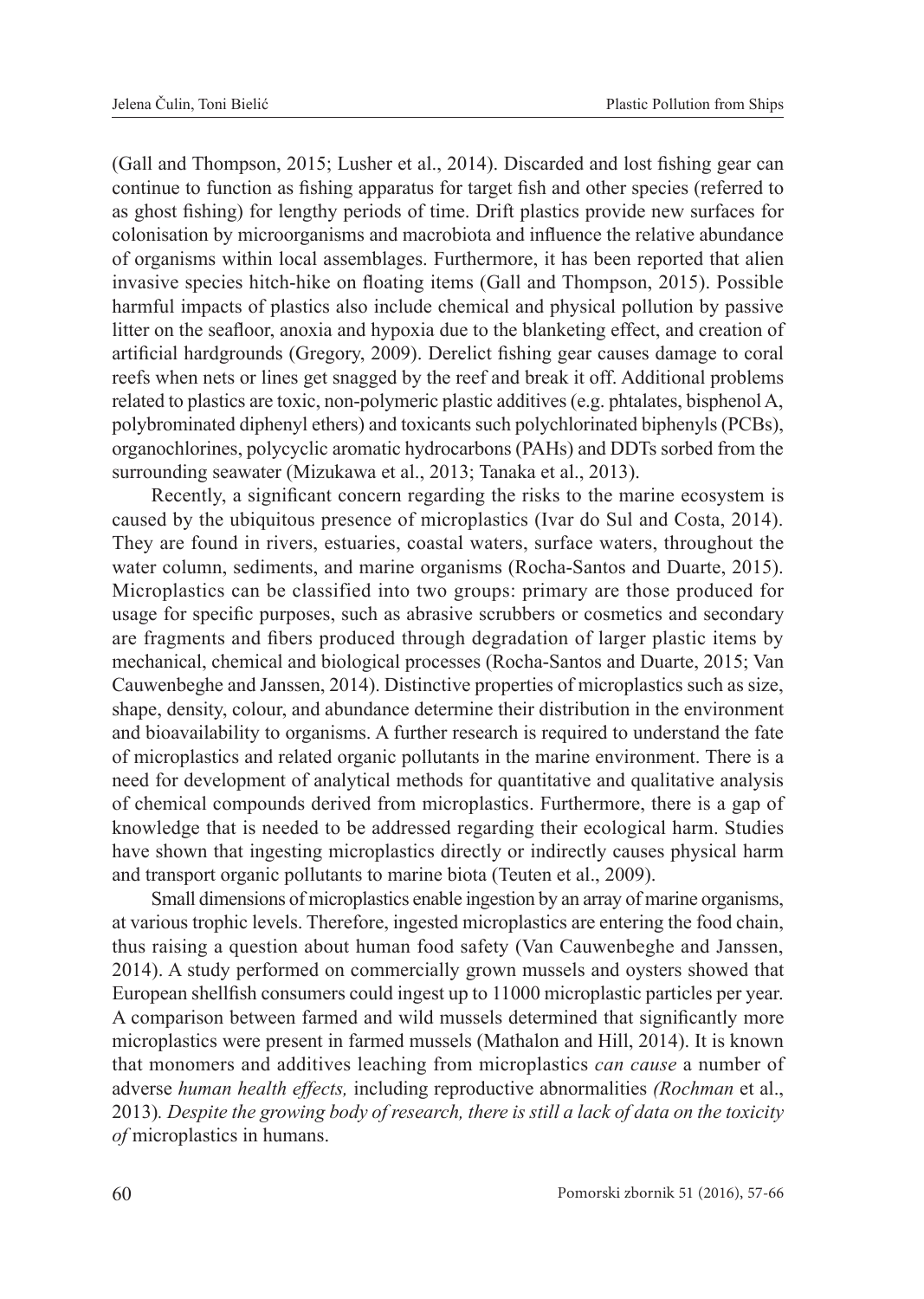# **3. Prevention of plastic pollution from ships**

There are a number of global, international and national legal, regulatory and management initiatives aimed at the prevention and management of marine debris. MARPOL is one of the most important global legal instruments. With 153 signatories, it currently regulates more than 98% of the world's shipping tonnage (98.52% on 15 July 2015) (IMO, 2015b). Annex V, which deals with garbage pollution from ships and mineral resource platforms at sea, was the first of the optional MARPOL Annexes that has entered into force. 147 nations, representing 98.03% of world tonnage have ratified Annex V, including the main flags of convenience Panama, Liberia and Honduras (IMO, 2015b). States party to MARPOL that have not ratified Annex V as of 14 July 2015 are Brunei Darussalam, Cook Islands, Djibouti, Myanmar, Seychelles and Thailand. Annex V provides the framework for the control of garbage generated by all ships and offshore platforms, both fixed and floating (IMO, 2011). Unlike discharge of some other types of ship-generated wastes such as paper, rags, glass, metal, crockery, which was permitted outside special areas<sup>2</sup> at defined distances from the nearest land by the previous version of Annex V, and it is prohibited by the revised version, discharge of plastics has been prohibited by both versions. Beside plastics used or present on board ships (packaging items, parts of ship construction, disposable eating utensils, bags, sheeting, floats, fishing nets, fishing lines, rope, sails and many other plastic items) revised Annex V also prohibits discharge of incinerator ashes from plastic products. Exemptions apply only in limited situations when discharge of garbage/fishing gear is necessary for the purpose of securing the safety of a ship and those on board or saving life at sea, or when accidental loss of fishing gear or garbage resulting from damage to a ship or its equipment occur, provided that all reasonable precautions were taken (IMO, 2012). For such discharges, entries into the Garbage Record Book (GRB), or the ship's official log-book for ships of less than 400 GT are required.

Regarding documents that must be carried onboard Annex V imposes the following requirements:

(a) Every ship of 100 GT and above (instead of 400 GT required by the superseded Annex V), and every ship which is certified to carry 15 or more persons, and fixed or floating platforms must carry a garbage management plan, (GMP) (based on IMO Guidelines MEPC.220(63) and in working language of the crew) containing procedures for minimizing, collecting, storing, processing and disposing of garbage, including the use of the equipment on board.

(b) Every ship of 400 GT and above, and every ship certified to carry 15 persons or more engaged in voyages to ports or offshore terminals under the jurisdiction of other Parties to Annex V, and every fixed or floating platform must carry and maintain a GRB.

 $\frac{1}{2}$  The special areas under Annex V are the Mediterranean Sea area, the Baltic Sea area, the Black Sea area, the Red Sea area, the Gulfs area, the North Sea area, the Antarctic area and the Wider Caribbean Region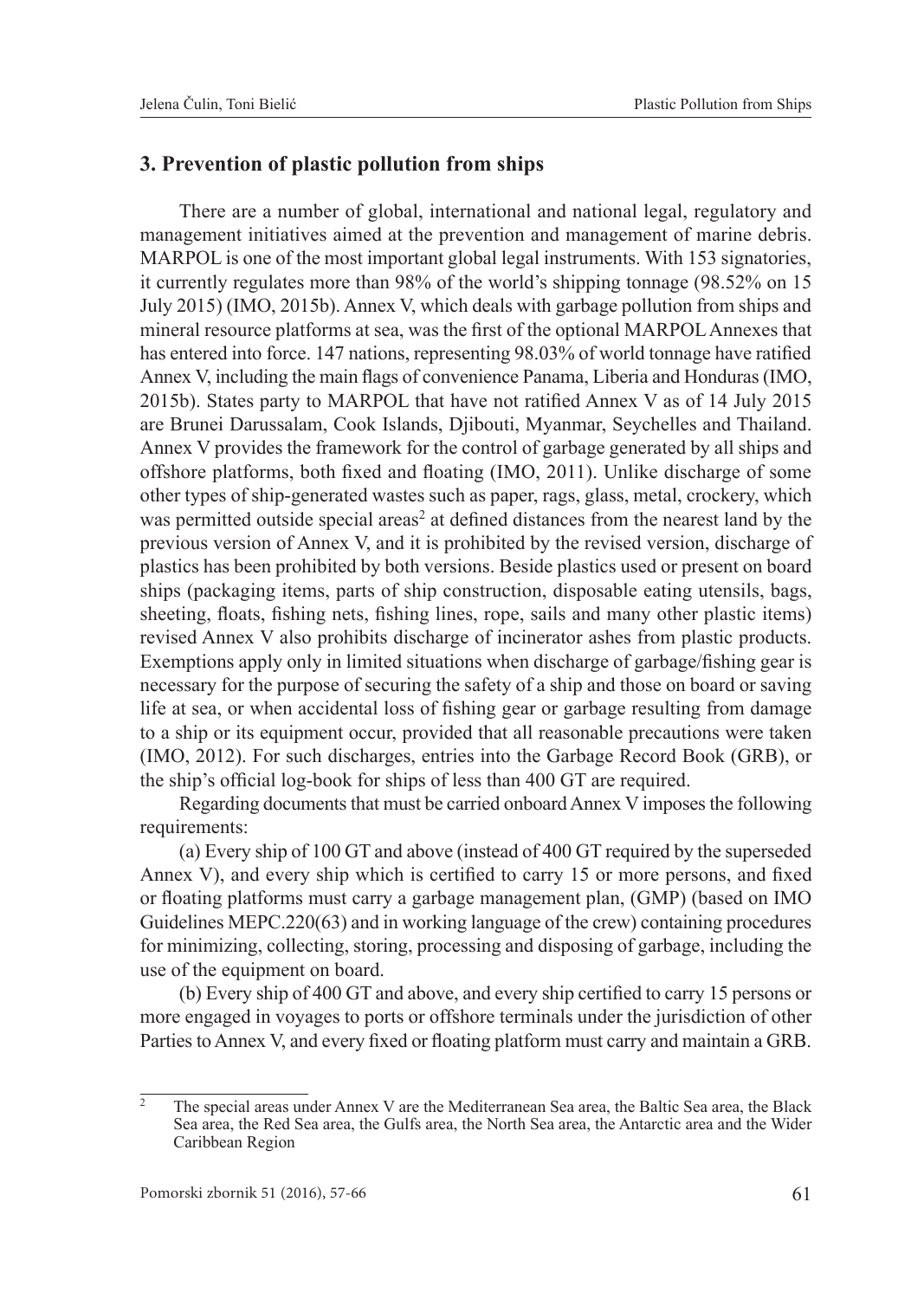Beside accidental or other exceptional discharges or loss of garbage, entries in the GRB are made in cases of discharges to reception facilities ashore or to other ships, incineration, and discharges into the sea in accordance with regulations 4, 5 or 6 of Annex V. Date and time of discharge or incineration, position of the ship, port or facility or name of ship, and estimated amount of garbage have to be recorded.

GRB and GMP facilitate enforcement and control of Annex V regulations. Namely, GRB and GMP are subject to examination by Port State Control Officers during inspections to verify compliance with Annex V. If over-viewing of the GRB and/or GMP shows that the ship had disposed of garbage in violation of Annex V or other significant deficiency (e.g. GRB does not comply with requirements indicating that key crew members on board are not familiar with requirements to the categorizing or the disposal of garbage) ship can be detained.

However, Annex V fails to impose recordkeeping requirements for the handling of garbage for ships under 400 GT. This means that most of the global fishing fleet is not required to record discharge operations (Chen and Liu, 2013). This gap in the control could be one of the reasons why fishing vessels often discharge plastic debris into sea (Chen and Liu, 2013; Jones, 1995; Topping et al., 1997). A study conducted in 1990-1991, after Annex V came into force, showed that 75.2% observed fishing vessels operating along Canada's east coast threw debris into sea (Topping et al., 1997). Furthermore, because it is difficult to detect violations at sea and often impossible to link debris with a particular ship, legislation is often ignored by other types of vessels and shipping still significantly contributes to plastic pollution (Clark, 1997; Hagen, 1990; Topçu et al., 2013, Tubau et al., 2015). For example, research conducted from 1982 to 1998 found that quantity of debris around the northwestern Hawaiian Islands has not decreased due to implementation of Annex V. Recently, some plastic debris sampled during 2013 in the Paranagua Estuarine Complex, a World Heritage Listed Brazilian estuary, originated from passing ships (Possatto et al., 2015).

Additionally, some reported cases of violation of Annex V remain unpunished (Hagen, 1990). Namely, beside the port State jurisdiction, MARPOL bestows the flag State jurisdiction. The flag state is under the obligation to investigate cases of ship's violation of the Annex V. However, it seems that flag states fail to exercise effective jurisdiction.

Because it is difficult to accomplish direct enforcement of Annex V regulations, other measures to reduce plastic pollution are very important. Environmental education is one of the tools to address the problem (GESAMP, 2015). Raising awareness of the detrimental consequences of operational or accidental pollution of the marine environment is needed to alter disposal practices. Therefore, the Seafarers Training, Certification, & Watchkeeping (STCW) Code requires that maritime officers gain knowledge on the prevention of pollution to the marine environment. In 2011, the IMO accepted the model course "Marine Environmental Awareness", which is developed to give knowledge on the concept of sustainable shipping, complexity and diversity of the marine environment, impact of shipping on the environment, role of regulations,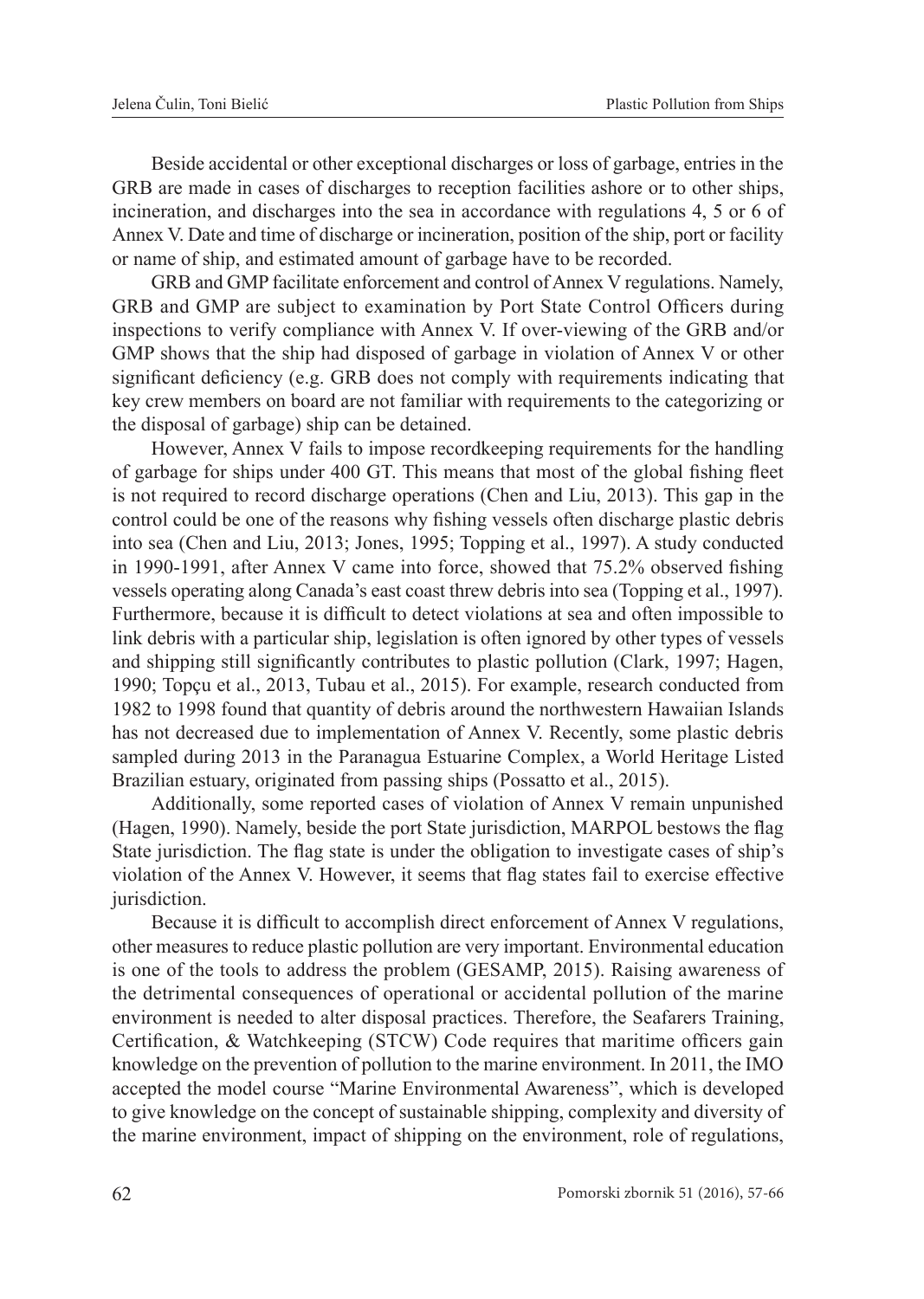procedures and technical installations to protect the environment, marine environmental awareness, personal responsibility and role of human element to prevent pollution, proactive measures (IMO 2015c). Environmental education programs are especially important as part of lifelong learning for masters, since they can promote positive behaviour change among crew members (Chen and Liu, 2013).

Ship passengers have a significant role in protecting marine habitats and it is important to *raise* their awareness about *plastic pollution*. A challenge for policy makers is to communicate environmental information in a way that will affect their disposal practices. The fact that plastics may exert the adverse impacts on human health could be used to *increase* concern about *incidence of plastic in the marine environment and support for marine policy. Namely, research on* climate change communication have shown that framing climate change in terms of public health instead of environmental problem is more effective at engaging audiences (Myers et al., 2012; Nisbet, 2009). Similarly, it has been shown that messages focusing on public health consequences of marine disease resonate more than messages focusing on marine organism health (McComas et al., 2015).

# **4. Conclusion**

A plethora of research exists which highlights the damaging impacts of plastic pollution on the marine environment. However, after almost 50 years of research, many questions about the distribution, fate and behaviour of plastics, particularly microplastics are yet to be answered. Key knowledge gaps include estimations of the potential risks for human health.

Despite the commitment of shipping industry to reduce marine littering, regulatory requirements are not always followed uniformly and discharge violations under Annex V occur. Legislation alone is not sufficient and enhancement of environmental awareness through education is necessary in order to reduce the input of plastics to the marine environment. Gathering information on attitudes and *motives* for plastic disposal practices of seafarers could help to develop programmes targeted at shipping.

### **References**

- 1. Chen, C-L., Liu, T-K. 2013. Fill the gap: Developing management strategies to control garbage pollution from fishing vessels, Marine Policy 40: 34-40.
- 2. Clark, R. B. 1997. Marine Pollution. Clarendon Press, Oxford.
- 3. Cozar, A.; Echevaria, F.; Gonzalez-Gordillo, J. I.; Irigoien, X.; Úbeda, B.; Hernandez-Leon, S.; Palma, A. T.; Navarro, S.; García-de-Lomas, J.; Ruis, A.; Fernandez-de-Puelles, M. L.; Duarte, C. M. 2014. Plastic debris in the open ocean, Proceedings of the National Academy of Sciences 111: 10239-10244.
- 4. Derraik, J. G. B. 2002. The pollution of the marine environment by plastic debris: A review, Marine Pollution Bulletin 44(9): 842-852.
- 5. Eriksen, M.; Lebreton, L. C .M.; Carson, H. S.; Thiel, M.; Moore, C. J.; Borerro, J. C.; Galgani, F.; Ryan, P. G.; Reisser, J. 2014. Plastic pollution in the world's oceans: more than 5 trillion pla-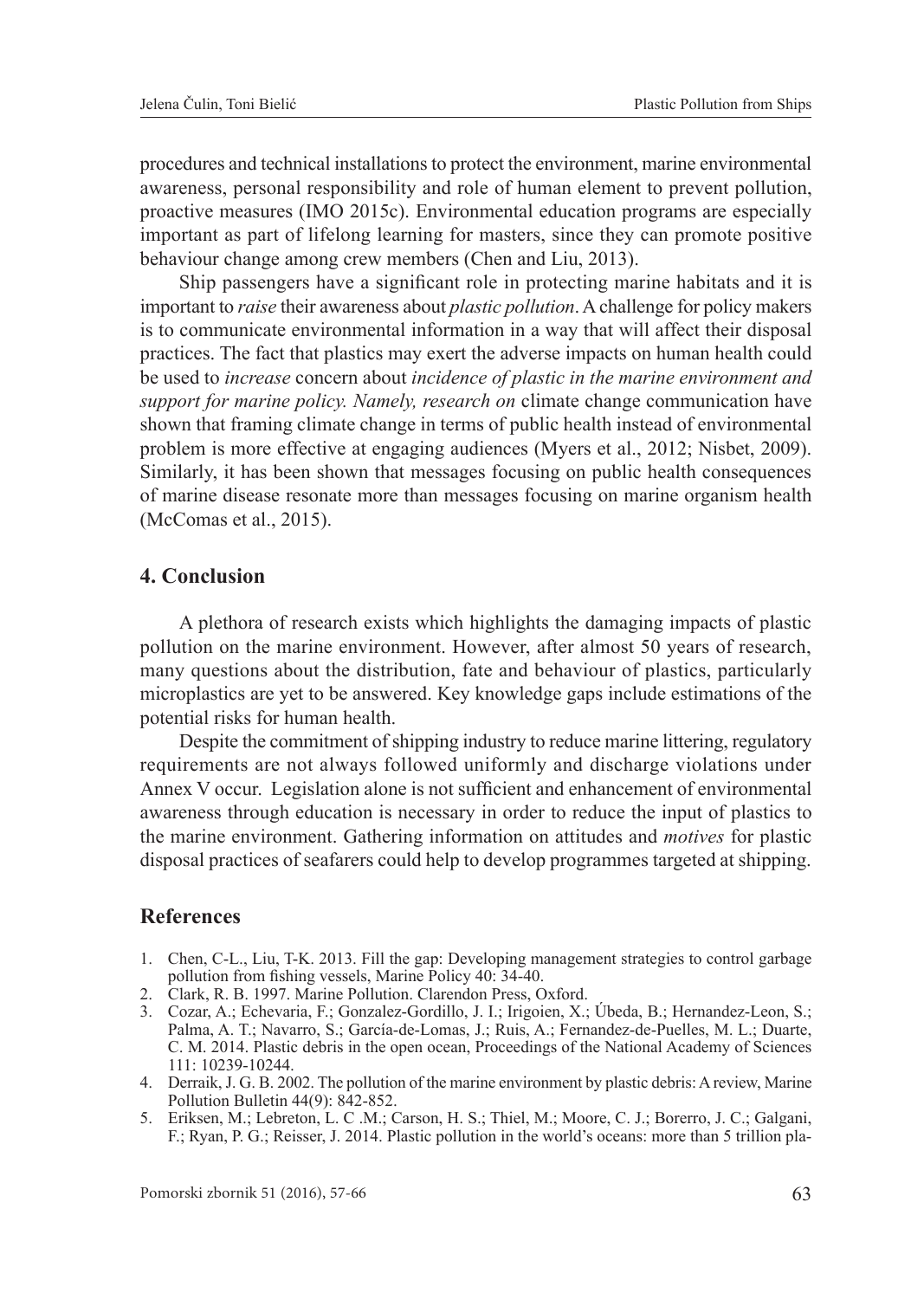stic pieces weighing over 250,000 tons afloat at sea, PLoS One 1-15. http://dx.doi.org/10.1371/ journal.pone.0111913.

- 6. Gall , S. C; Thompson, R.C. 2015. The impact of debris on marine life, Marine Pollution Bulletin 92: 170-179.
- 7. GESAMP, 2015. Sources, fate and effects of microplastics in the marine environment: a global assessment, Kershaw, P. J.; ed. (IMO/FAO/UNESCO-IOC/UNIDO/WMO/IAEA/UN/UNEP/ UNDP Joint Group of Experts on
- 8. the Scientific Aspects of Marine Environmental Protection). Rep. Stud. GESAMP No. 90, 96 p.
- 9. Gregory, R. M. 2009. Environmental implications of plastic debris in marine settings-entanglement, ingestion, smothering, hangers-on, hitch-hiking and alien invasions, Philosophical Transactions of the Royal Society B 364: 2013-2025.
- 10. Hagen, P. E. 1990. The International Community Confronts Plastics Pollution from Ships: MAR-POL Annex V and the Problem That Won't Go Away, American University International Law Review 5(2): 425-496.
- 11. Henderson, J. R. 2001. A Pre- and Post-MARPOL Annex V Summary of Hawaiian Monk Seal Entanglements and Marine Debris Accumulation in the Northwestern Hawaiian Islands, 1982–1998, Marine Pollution Bulletin 42(7): 584-589.
- 12. Horsman, P.V. 1982. The amount of garbage pollution from merchant ships, Marine Pollution Bulletin 13: 167-169.
- 13. IMO, 2011. Amendments to the Annex of the Protocol of 1978 Relating to the International Convention for The Prevention of Pollution from Ships, 1973. (Revised MARPOL Annex V). MEPC.201(62)
- 14. IMO, 2012. 2012 Guidelines for the Implementation of MARPOL Annex V. MEPC.219(63)
- 15. IMO, 2015a. List of conventions and their amendments. Available from Internet: http://www. imo.org/en/About/Conventions/StatusOfConventions/Documents/List%20of%20instruments%20 as%20at%2018%20June%202015.pdf
- 16. IMO, 2015b. Summary of Status of Conventions. Available from Internet: http://www.imo.org/ en/About/Conventions/StatusOfConventions/Pages/Default.aspx
- 17. IMO, 2015c. List of IMO Model courses. Available from Internet: http://www.imo.org/en/ OurWork/HumanElement/TrainingCertification/Documents/list%20of%20IMO%20Model%20 Courses.pdf
- 18. Ivar do Sul, J. A.; Costa, M. F. 2014. The present and future of microplastic pollution in the marine environment, Environmental Pollution 185: 352-364.
- 19. Jambeck, J. R.; Geyer, R.; Wilcox, C.; Siegler, T. R.; Perryman, M.; Andrady, A.; Narayan, R.; Law, K. L. 2015. Plastic waste inputs from land into the ocean, Science 347: 768-771. http:// dx.doi.org/10.1126/science.1260352
- 20. Jones, M. M. 1995. Fishing debris in the Australian marine environment, Marine Pollution Bulletin 30: 25-33.
- 21. Leite, A.S.; Santos, L. L.; Costa, Y.; Hatje, V. 2014. Influence of proximity to an urban center in the pattern of contamination by marine debris, Marine Pollution Bulletin 81: 242-247. http:// dx.doi.org/10.1016/j.marpolbul.2014.01.032.
- 22. Lusher, A. L.; Burke, A.; O'Connor, I.; Officer, R. 2014. Microplastic pollution in the Northeast Atlantic Ocean: Validated and opportunistic sampling, Marine Pollution Bulletin 88(1-2): 325-333.
- 23. Mathalon, A.; Hill, P. 2014. Microplastic fibers in the intertidal ecosystem surrounding Halifax Harbor, Nova Scotia, Marine Pollution Bulletin 81: 69-79. http://dx.doi.org/10.1016/j.marpolbul.2014.02.018.
- 24. McComas, K. A.; Schuldt, J. P.; Burge, C. A. ; Roh, S. 2015. Communicating about marine disease: The effects of message frames on policy support, Marine Policy 57: 45-52.
- 25. Mizukawa, K.; Takada, H.; Ito, M.; Geok, Y.B.; Hosoda, J.; Yamashita, R.; Saha, M.; Suzuki, S.; Miguez, C.; Frias, J.; Antunes, J. C.; Sobral, P.; Santos, I. R.; Micaelo, C.; Ferreira, A. M. 2013. Monitoring of a wide range of organic micropollutants on the Portuguese coast using plastic resin pellets, Marine Pollution Bulletin 70, 296-302.
- 26. Moore, C. J. 2015. How much plastic is in the ocean? You tell me! Marine Pollution Bulletin 92: 1-3.
- 27. Myers, T.; Nisbet, M. C.; Maibach, E. W.; Leiserowitz, A. 2012. A Public Health Frame Arouses Hopeful Emotions about Climate Change, Climatic Change 113: 1105–1112.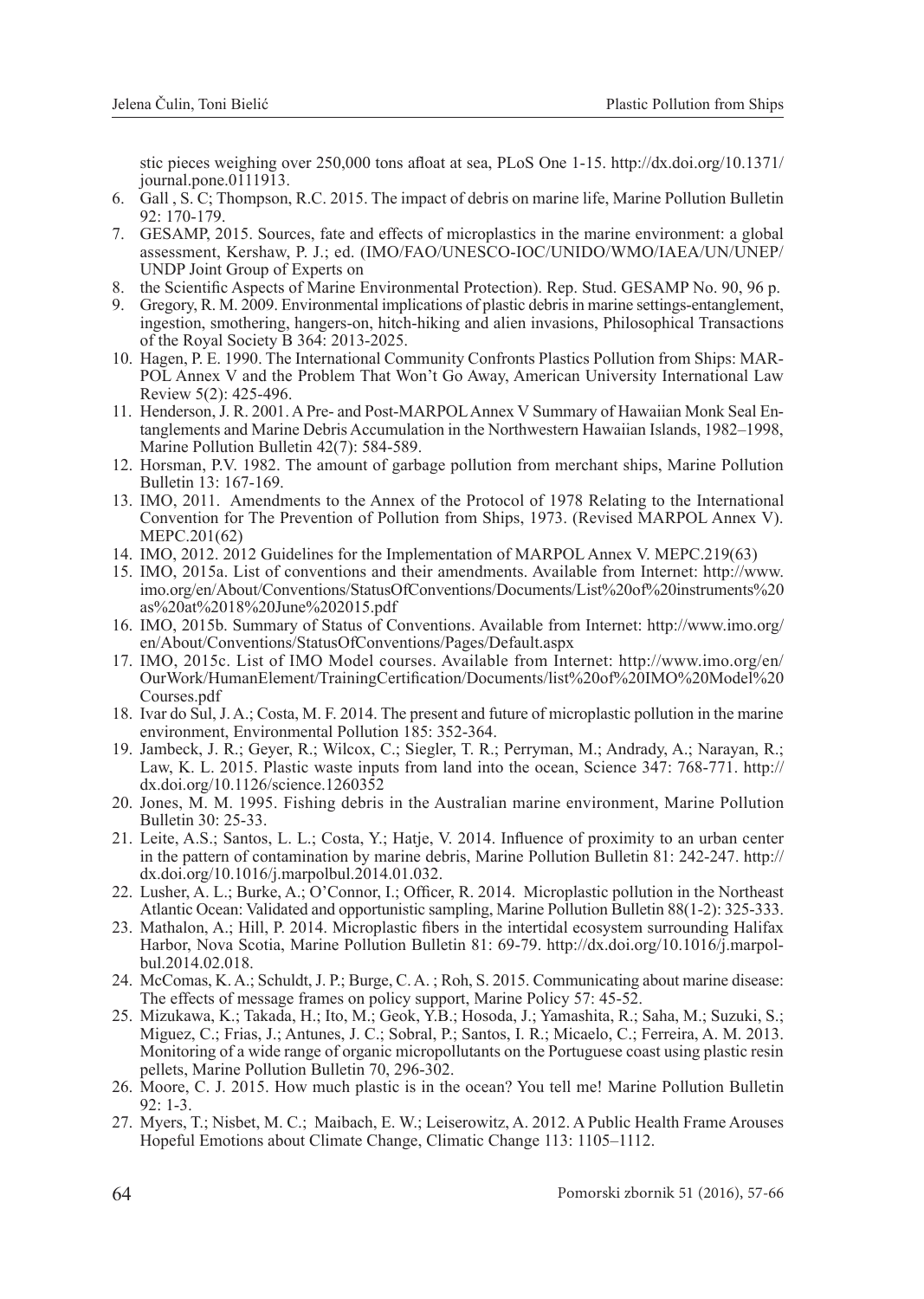- 28. Nisbet, M. C. 2009. Communicating climate change: why frames matter for public engagement, Environment: Science and Policy Sustainable Development 51: 12–23.
- 29. Obbard, R. W.; Sadri, S.; Wong, Y. Q.; Khitun , A. A.; Baker, I, Thompson R. C. 2014. Global warming releases microplastic legacy frozen in Arctic Sea ice, Earth's Future 2: 315-320. doi:10.1002/2014EF000240
- 30. PlasticsEurope 2015. Plastics the Facts 2014. An analysis of European plastics production, demand and waste data. Available from Internet: http://www.plastval.pt/conteudos/File/Publicacoes/ Plastics%20-%20the%20Facts%202014.pdf
- 31. Possatto, F.E.; Spach H. L.; Cattani, A.P.; Lamour, M. R.; Santos, L. O.; Cordeiro, N.M.; Broadhurst, M. K. 2015. Marine debris in a World Heritage Listed Brazilian estuary, Marine Pollution Bulletin 91(2):548-53.
- 32. Tanaka, K.; Takada, H.; Yamashita, R.; Mizukawa, K.; Fukuwaka, M.; Watanuki, Y. 2013. Accumulation of plastic-derived chemicals in tissues of seabirds ingesting marine debris, Marine Pollution Bulletin 69: 219-222.
- 33. Teuten, E. L.; Saquing, J. M.; Knappe, D. R. U.; Barlaz, M. A.; Jonsson, S.; Bjorn, A.; Rowland, S. J.; Thompson, R. C.; Galloway, T. S.; Yamashita, R.; Ochi, D.;Watanuki, Y.; Moore, C.; Pham, H. V.; Tana, T. S.; Prudente, M.; Boonyatumanond, R.; Zakaria, M.P.; Akkhavong, K.; Ogata, Y.; Hirai, H.; Iwasa, S.; Mizukawa, K.; Hagino, Y.; Imamura, A.; Saha, M.; Takada, H. 2009. Transport and release of chemicals from plastics to the environment and to wildlife, Philosophical Transactions of the Royal Society B: Biological Sciences 364: 2027-2045.
- 34. Topçu, E. N.; Tonay, A.M.; Dede, A.; Öztürk, A.A.; Öztürk, B. 2013. Origin and abundance of marine litter along sandy beaches of the Turkish Western Black Sea Coast, Marine Environmental Research, 85: 21-28.
- 35. Topping, P.; Morantz, D.; Lang, G. 1997. Waste disposal practices of fishing vessels: Canada's east coast, 1990–1991, in: Coe, J.M.; Roger, D.B. (Eds.). Marine debris: sources, impacts, and solutions, NY: Springer, 253-262.
- 36. Tubau, X.; Canals, M.; Lastras, G.; Rayo, X.; Rivera, J.; Amblas, D. 2015. Marine litter on the floor of deep submarine canyons of the Northwestern Mediterranean Sea: The role of hydrodynamic processes, Progress in Oceanography 134: 379-403. 10.1016/j.pocean.2015.03.013
- 37. Rocha-Santos, T.; Duarte, A. C. 2015. A critical overview of the analytical approaches to the occurrence, the fate and the behavior of microplastics in the environment, Trends in Analytical Chemistry 65: 47-53
- 38. Rochman, C.M.; Browne, M. A.; Halpern, B. S.; Hentschel, B. T.; Hoh, E.; Karapanagioti, H. K.; Rios-Mendoza, L. M.; Takada, H.; Teh, S.; Thompson, R. C. 2013. Policy: classify plastic waste as hazardous, Nature 494: 169-171.
- 39. STAP (2011). Marine Debris as a Global Environmental Problem: Introducing a solution based framework focused on plastic. A STAP Information Document. Global Environment Facility, Washington, DC. Available from Internet: http://www.thegef.org/gef/sites/thegef.org/files/publication/STAP%20MarineDebris%20-%20website.pdf
- 40. Van Cauwenberghe, L.; Janssen, C. R. 2014. Microplastics in bivalves cultured for human consumption, Environmental Pollution 193: 65-70.
- 41. Woodall, L.C.; Canals, M.; Paterson, G. L. J.; Coppock, R.; Sleight, V.; Calafat, A.; Rogers, A. D.; Narayanaswamy, B. E.; Thompson, R. C. 2014. The deep sea is a major sink for microplastic debris, Royal Society Open Science 1: 140317. http://dx.doi.org/10.1098/rsos.140317